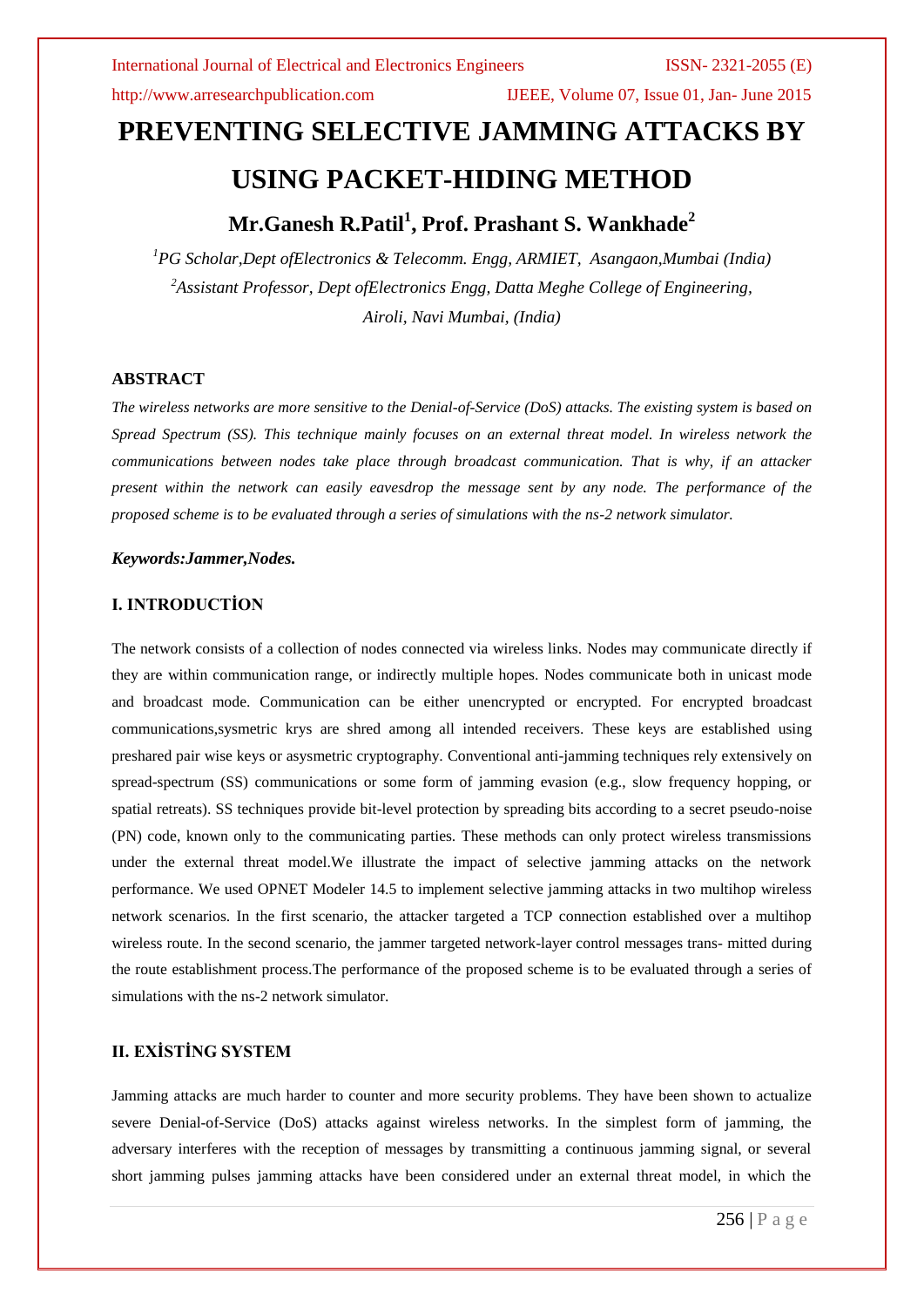### http://www.arresearchpublication.com IJEEE, Volume 07, Issue 01, Jan- June 2015

jammer is not part of the network. Under this model, jamming strategies include the continuous or random transmission of high power interference signals.

### **III.PRAPOSED SYSTEM**

In this research paper, we address the problem of jamming under an internal threat model. We consider a sophisticated adversary who is aware of network secrets and the implementation details of network protocols at any layer in the network stack. The adversary exploits his internal knowledge for launching selective jamming attacks in which specific messages of "high importance" are targeted. For example, a jammer can target router request/ route-reply messages at the routing layer to prevent route discovery, or target TCP acknowledgments in a TCP session to severely degrade the throughput of an end-to-end flow. To launch selective jamming attacks, the adversary must be capable of implementing a "classify-then-jam" strategy before the completion of a wireless transmission. Such strategy can be actualized either by classifying transmitted packets using protocol semantics, or by decoding packets on the fly. In the latter method, the jammer may decode the first few bits of a packet for recovering useful packet identifiers such as packet type, source and destination address. After classification, the adversary must induce a sufficient number of bit errors so that the packet cannot be recovered at the receiver [14]. Selective jamming requires an intimate knowledge of the physical (PHY) layer, as well as of the specifics of upper layers.

### **3.1 Modules**

### **3.1.1 Network Modules**

We address the problem of preventing the jamming node from classifying m in real time, thus mitigating J's ability to perform selective jamming. The network consists of a collection of nodes connected via wireless links. Nodes may communicate directly if they are within communication range, or indirectly via multiple hops. Nodes communicate both in Unicast mode and broadcast mode. Communications can be either unencrypted or encrypted. For encrypted broadcast communications, symmetric keys are shared among all intended receivers. These keys are established using pre shared pair wise keysor asymmetric cryptography.

### **3.1.2 Real Tıme Packet Classıfıcatıon**

Consider the generic communication system depicted in Figure 4. At the PHY layer, a packet m is encoded, interleaved, and modulated before it is transmitted over the wireless channel. At the receiver, the signal is demodulated, de-interleaved, and decoded, to recover the original packet m.



### **Fig 1**

Moreover, even if the encryption key of a hiding scheme were to remain secret, the static portions of a transmitted packet could potentially lead to packet classification. This is because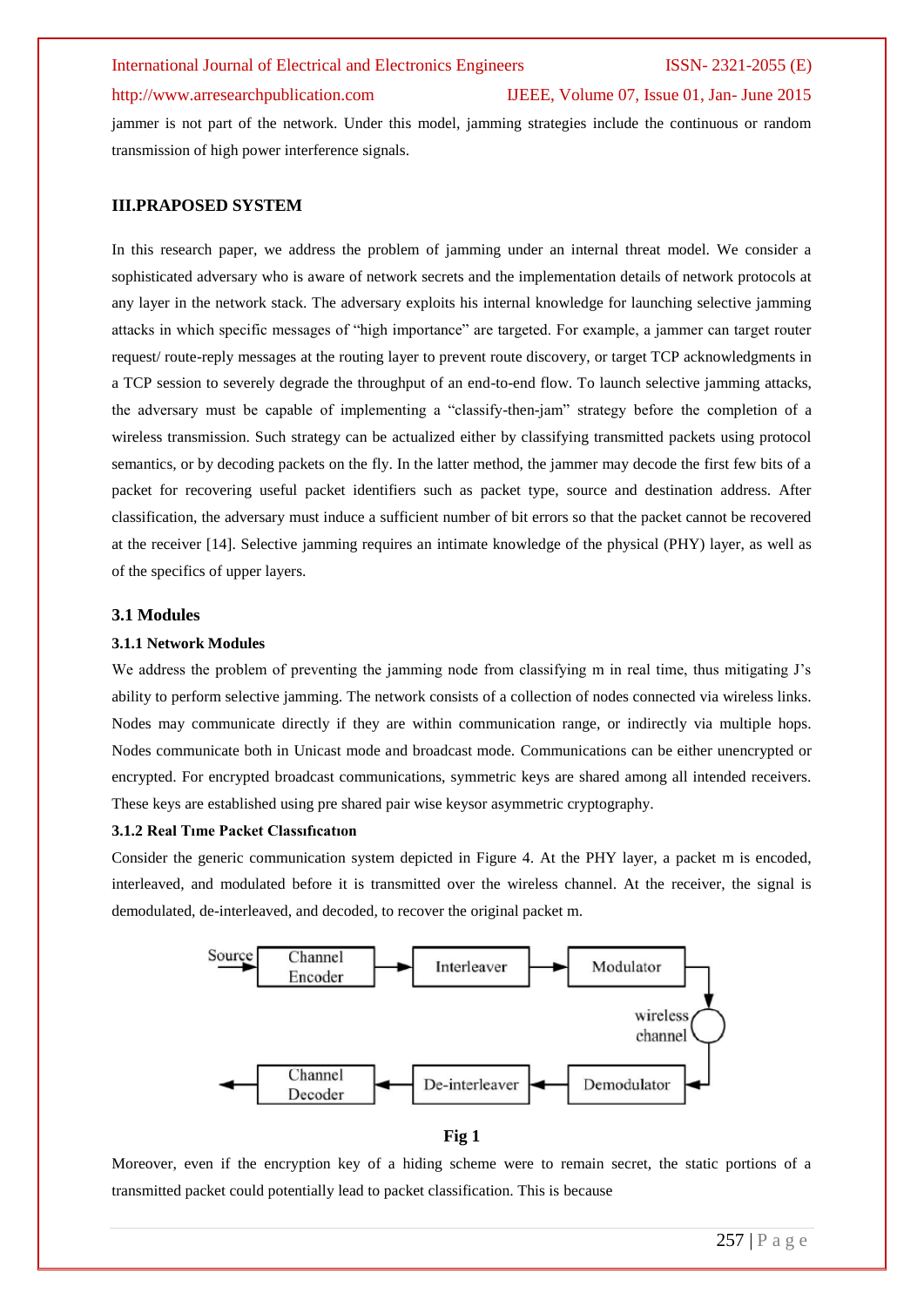### http://www.arresearchpublication.com IJEEE, Volume 07, Issue 01, Jan- June 2015

for computationally-efficient encryption methods such as block encryption, the encryption of a prefix plaintext with the same key yields a static cipher text prefix. Hence, an adversary who is aware of the underlying protocol specifics (structure of the frame) can use the static cipher text portions of a transmitted packetto classify It.

### **3.1.3 Selectıve Jammıng Module**

We illustrate the impact of selective jamming attacks on the network performance. Implement selective jamming attacks in two multi-hop wireless network scenarios. In the first scenario, the attacker targeted a TCP connection established over a multi-hop wireless route. In the second scenario, the jammer targeted networklayer control messages transmitted during the route establishment process selective jamming would be the encryption of transmitted packets (including headers) with a static key. However, for broadcast communications, this static decryption key must be known to all intended receivers and hence, is susceptible to compromise. An adversary in possession of the decryption key can start decrypting as early as the reception of the first cipher text block.

### **3.1.4 Strong Hıdıng Commıtment Scheme (Shcs)**

We propose a strong hiding commitment scheme (SHCS), which is based on symmetric cryptography. Our main motivation is to satisfy the strong hiding property while keeping the computation and communication overhead to a minimum.



### **Fig 2**

The computation overhead of SHCS is one symmetric encryption at the sender and one symmetric decryption at the receiver. Because the header information is permuted as a trailer and encrypted, all receivers in the vicinity of a sender must receive the entire packet and decrypt it, before the packet type and destination can be determined [17]. However, in wireless protocols such as 802.11, the complete packet is received at the MAC layer before it is decided if the packet must be discarded or be further processed. If some parts of the MAC header are deemed not to be useful information to the jammer, they can remain unencrypted in the header of the packet, thusavoiding the decryption operation at the receiver.

### **3.1.5 Cryptographıc Puzzle Hıdıng Scheme (Cphs)**

We present a packet hiding scheme based on cryptographic puzzles. The main idea behind such puzzles is to force the recipient of a puzzle execute a pre-defined set of computations before he is able to extract a secret of interest. The time required for obtaining the solution of a puzzle depends on its hardness and the computational ability of the solver. The advantage of the puzzle based scheme is that its security does not rely on the PHY layer parameters. However, it has higher computation and communication overhead [4]. We consider several puzzle schemes as the basis for CPHS. For each scheme, we analyze the implementation details which impact security and performance. Cryptographic puzzles are primitives originally suggested by Merkle as a method for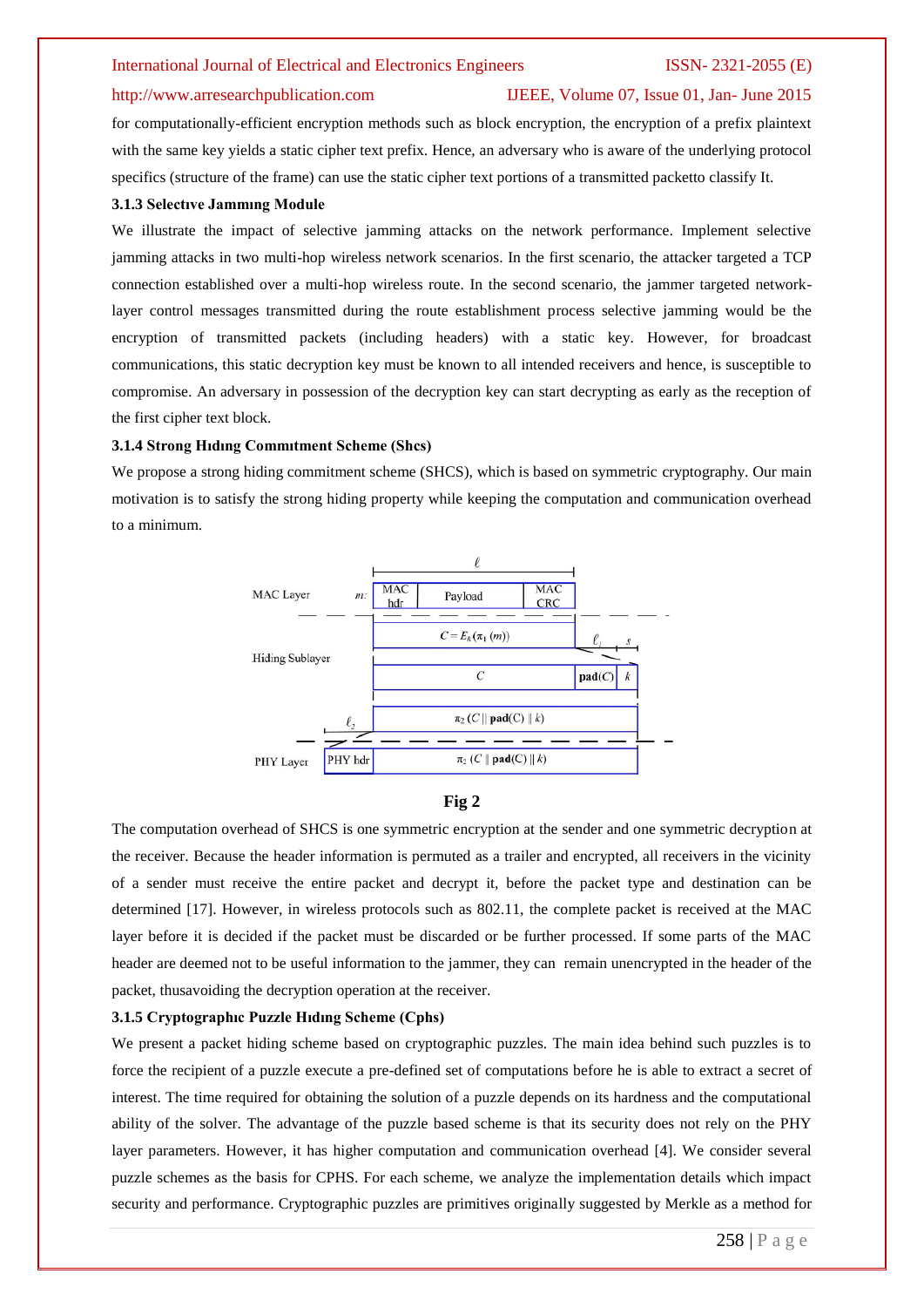### http://www.arresearchpublication.com IJEEE, Volume 07, Issue 01, Jan- June 2015

establishing a secret over an insecure channel. They find a wide range of applications from preventing DoS attacks to providing broadcast authentication and key escrow schemes.





### **IV.PERORMANCE EVALUATION**

We simulated the energy efficient localization technique on Network Simulator (version 2) widely known as NS2 [11], a scalable discrete-event driven simulation tool.

Building high performance WSN network systems requires an understanding of the behavior of sensor network and what makes them fast or slow. In addition to the performance analysis, we have also evaluated the proposed technique in measuring, evaluating, and understanding system performance. The final but most important step in our experiment is to analyze the output from the simulation. After the simulation we obtain the trace file which contains the packet dump from the simulation.



**Fig 1 Drop vs Time**



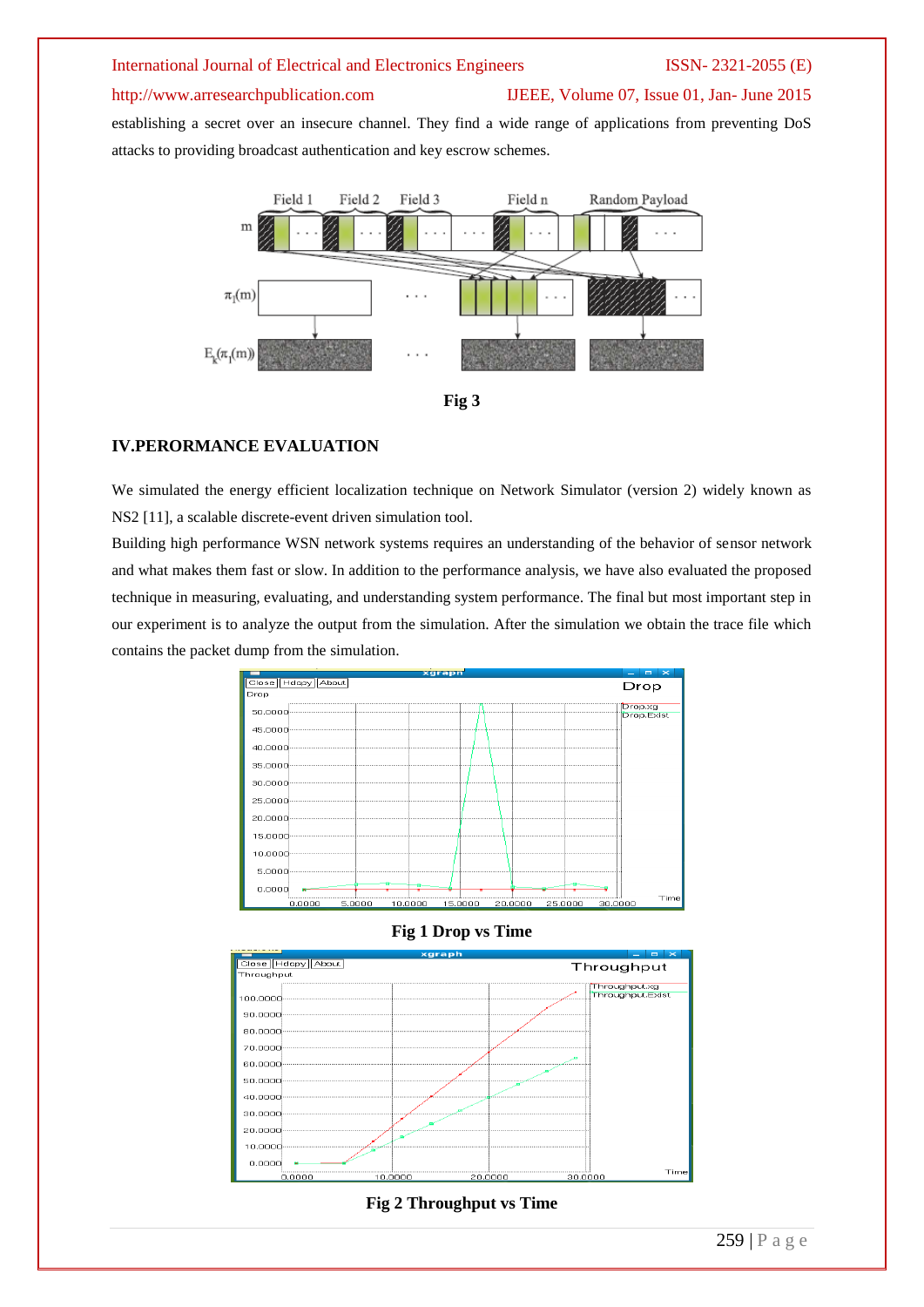http://www.arresearchpublication.com IJEEE, Volume 07, Issue 01, Jan- June 2015



**Fig 3 Packet Delivary Ratio vs Time**

### **V. CONCLUSION**

After simulating the source and destination formation file on Network Simulator (version 2.32) widely known as NS2, a scalable discrete-event driven simulation tool.

Building high performance WSN network systems requires an understanding of the behavior of sensor network and what makes them fast or slow. In addition to the performance analysis, we have also evaluated the proposed technique in measuring, evaluating, and understanding system performance. The final but most important step in our experiment is to analyze the output from the simulation. After the simulation we obtain animation which shows the movement of nodes along with the snake type dynamic movement and various node points. With the help of that we will identify the location of all nodes finally the location details file generated which contains the Source, Destination, SX-Pos, SY-Pos, Distance(d) .

Thus we conclude that the different methods of selective jamming attacks at source and destination nodes were studied and verified the desired output**.**

### **REFERENCES**

- [1] Alejandro Proan˜o and Loukas Lazos, "Packet-Hiding Methods for Preventing Selective Jamming Attacks" Ieee Transactions On Dependable And Secure Computing, Vol. 9, No. 1, January/February 2012.
- [2] T. X. Brown, J. E. James, and A. Sethi, Jamming and sensing of encrypted wireless ad hoc networks. In Proceedings of MobiHoc, pages 120–130, 2006.
- [3] M. Cagalj, S. Capkun, and J.-P. Hubaux. Wormholebased antijamming techniques in sensor networks, IEEE Transactions on Mobile Computing, 6(1):100– 114, 2007.
- [4] A. Chan, X. Liu, G. Noubir, and B. Thapa. Control channel jamming: Resilience and identification of traitors. In Proceedings of ISIT, 2007
- [5] T. Dempsey, G. Sahin, Y. Morton, and C. Hopper. Intelligent sensing and classification in ad hoc networks: a case study. Aerospace and Electronic Systems Magazine, IEEE, 24(8):23–30, August 2009.
- [6] Y. Desmedt. Broadcast anti-jamming systems. Computer Networks, 35(2-3):223–236, February 2001.
- [7] K. Gaj and P. Chodowiec. FPGA and ASIC implementations of AES, Cryptographic Engineering, pages 235–294, 2009